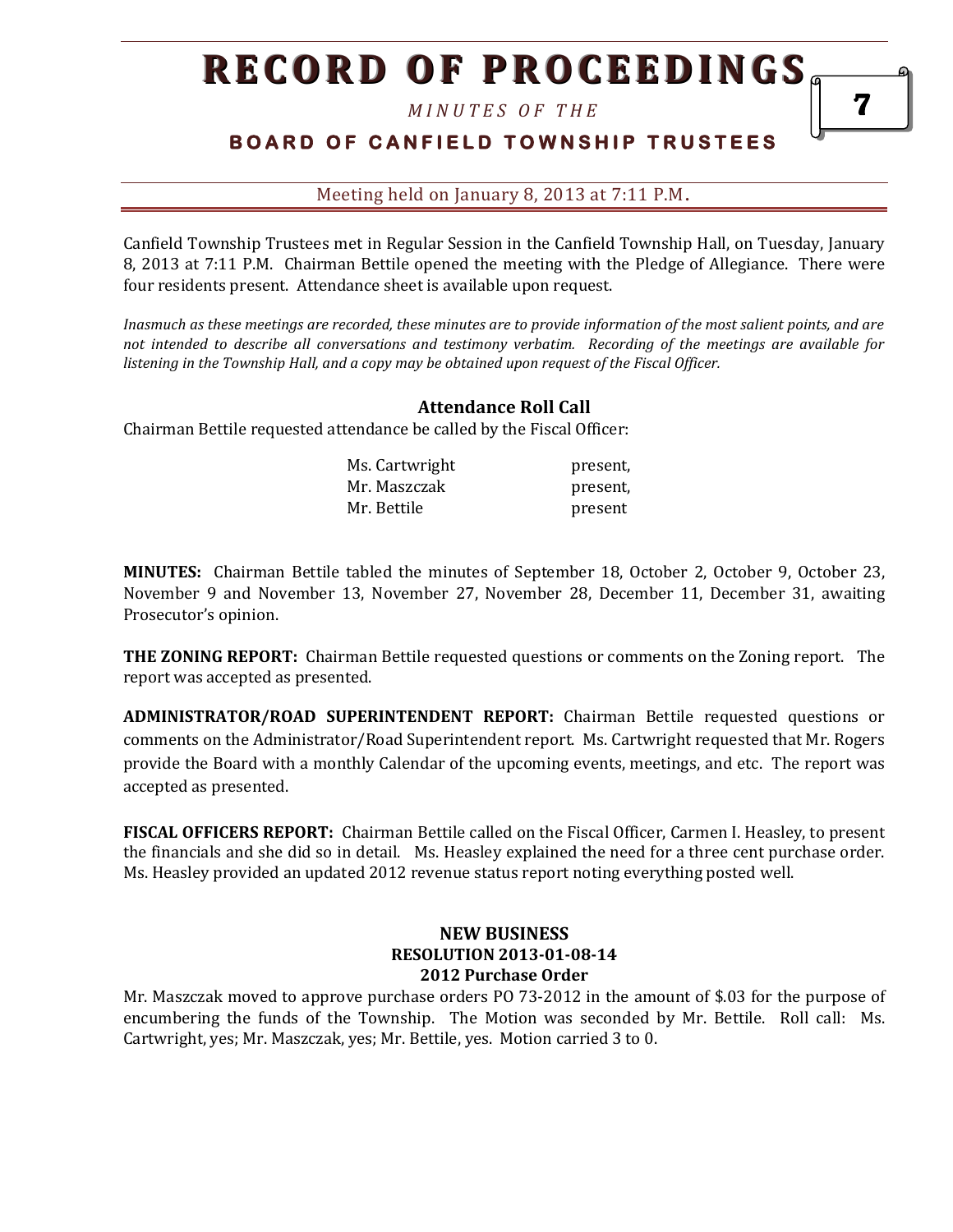*M I N U T E S O F T H E* 

## **B O A R D O F C A N F I E L D T O W N S H I P T R U S T E E S**

Meeting held on January 8, 2013 at 7:11 P.M**.**

## **RESOLUTION 2013-01-08-15 2013 Purchase Order**

Ms. Cartwright moved to approve Purchase Order PO 01-2013 – PO 29-2013 in the amount of \$779,392.17 for the purpose of encumbering the funds of the Township. The Motion was seconded by Mr. Bettile. Roll call: Ms. Cartwright, yes; Mr. Maszczak, yes; Mr. Bettile, yes. Motion carried 3 to 0.

#### **RESOLUTION 2013-01-08-16 2013 Blanket Certificates**

Mr. Maszczak moved to approve Blanket Certificates BC 01-2013 thru BC 40-2013 in the amount of \$450,800.00 for the purpose of encumbering funds of the Township The Motion was seconded by Ms. Cartwright. Roll call: Ms. Cartwright, yes; Mr. Maszczak, yes; Mr. Bettile, yes. Motion carried 3 to 0.

#### **RESOLUTION 2013-01-08-17 2012 Warrants**

Ms. Cartwright moved to approve Warrants #12491 thru #12515 in the total amount of 8,480.90 as general and payroll obligations of the Township. Motion was seconded by Mr. Bettile. Roll Call: Ms. Cartwright, yes; Mr. Maszczak, yes; Mr. Bettile, yes. Motion carried 3 to 0.

#### **RESOLUTION 2013-01-08-18**

#### **2013 Warrants**

Ms. Maszczak moved to approve Warrants #12479 thru #12490 in the total amount of \$9,952.55 as general and payroll obligations of the Township. The Motion was seconded by Ms. Cartwright. Roll call: Ms. Cartwright, yes; Mr. Maszczak, yes; Mr. Bettile, yes. Motion carried 3 to 0.

### **RESOLUTION 2013-01-08-19 Electronic Payments**

Mr. Bettile moved to approve voucher W00221 for a total of \$2,061.98 and charges 162-2012 thru 164- 2012 for a total of \$21,664.37 as general and payroll obligations of the township. The Motion was seconded by Mr. Maszczak. Roll call: Ms. Cartwright, yes; Mr. Maszczak, yes; Mr. Bettile, yes. Motion carried 3 to 0.

#### **RESOLUTION 2013-01-08-20 Health Insurance**

Ms. Cartwright moved to approve Coventry Health America as the Township's provider of health insurance for non-union employees, and elected officials, Trustees Marie Izzo Cartwright and Stephen Maszczak and Fiscal Officer Carmen Heasley. The Motion was seconded by Mr. Bettile. Discussion: Ms. Cartwright noted that by changing healthcare carriers, we will save approximately \$1,000.00 per month. Roll Call: Ms. Cartwright, yes; Mr. Maszczak, yes; Mr. Bettile, yes. Motion carried 3 to 0.

#### **RESOLUTION 2013-01-08-21 Mahoning County Sheriff's Contract**

Mr. Maszczak moved to approve the Mahoning County Sheriff's contract for one year in the amount of \$227,819.91 or \$18,984.98 monthly that will provide, but not be limited to, deputies, equipment, and detectives; investigate services, traffic patrols and other police assistance normally performed by a Township Police Department. The Motion was seconded by Mr. Bettile. Roll Call: Ms. Cartwright, yes; Mr. Maszczak, yes; Mr. Bettile, yes. Motion carried 3 to 0.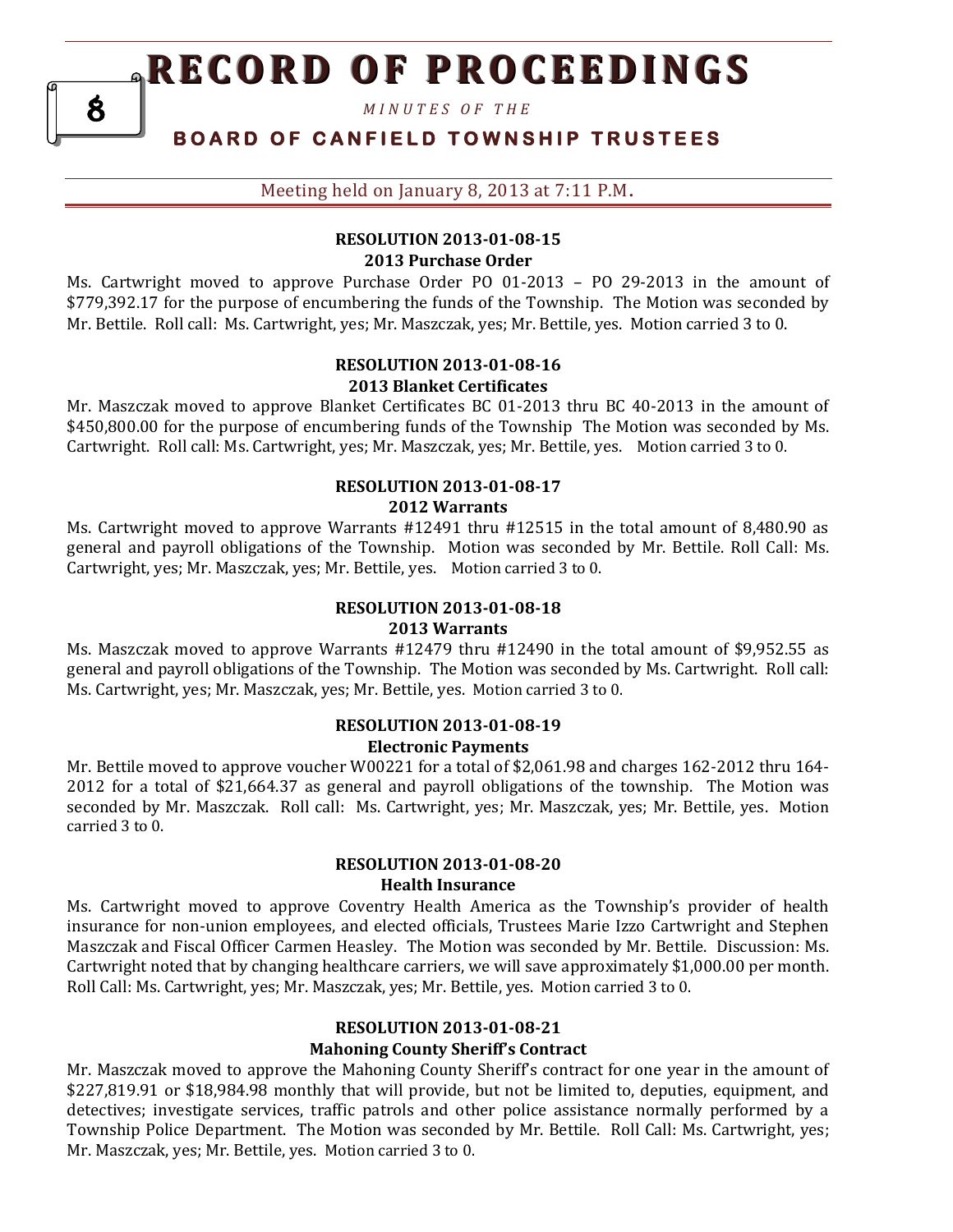*M I N U T E S O F T H E* 

**B O A R D O F C A N F I E L D T O W N S H I P T R U S T E E S** 

Meeting held on January 8, 2013 at 7:11 P.M**.**

## **RESOLUTION 2013-01-08-22 Appointment to ABC Water District**

Ms. Cartwright moved to appoint Township Administrator/Road Superintendent Keith Rogers to the ABC Water District as the Township's representative to the three member governing board for a three year appointment starting in January 2013. The Motion was seconded by Mr. Maszczak. Discussion: Ms. Cartwright explained that by appointing our Township Administrator it would mean that all three Townships will now have their respective Administrators on that Board. Mr. Bettile noted that the Board would like to thank Mr. Beinko for his three years on the board. Ms. Cartwright noted that he is not here and suggested that the Board send a thank you note to him by mail. Roll Call: Ms. Cartwright, yes; Mr. Maszczak, yes; Mr. Bettile, yes. Motion carried 3 to 0.

#### **RESOLUTION 2013-01-08-23 Zoning Board of Appeals**

Ms. Cartwright moved to appoint Mr. Loran Brooks to an additional 5 year term on the Zoning Board of Appeals expiring December 31, 2018. The Motion was seconded by Mr. Bettile. Discussion: Ms. Cartwright noted that Mr. Brooks has been a member of this Board for many years and has indicated that he wants to continue serving the community in this position. This Board is pleased to do that. Roll Call: Ms. Cartwright, yes; Mr. Maszczak, yes; Mr. Bettile, yes. Motion carried 3 to 0.

# **RESOLUTION 2013-01-08-24**

### **Zoning Board**

Mr. Maszczak moved to advertise in *The Youngstown Vindicator* and the two Community Newspapers: the *Neighbors* and the *Canfield TownCrier* for any Canfield Township resident interested in serving on the Zoning Board to send a resume to the Township office at 21 S. Broad Street, Canfield, Ohio 44406. The Motion was seconded by Mr. Bettile. Discussion: Ms. Cartwright noted that the Trustees will not be selecting that member and any resume will be presented to the Zoning Board and that Board will make a recommendation to this Board. Ms. Cartwright will work with Mr. Rogers on the notice for the paper. Roll Call: Ms. Cartwright, yes; Mr. Maszczak, yes; Mr. Bettile, yes. Motion carried 3 to 0.

#### **RESOLUTION 2013-01-08-25 Seminars**

Mr. Bettile moved to approve the Township Administrator/Road Superintendent and any elected official that may want to attend any or all Fred Pryor Management Seminars ranging in cost from \$99 - \$199 per seminar for a total cost not to exceed \$1,200.00. The Motion was seconded by Mr. Maszczak. Discussion: Ms. Cartwright explained that if one individual attends one class at \$199.00 and signs up within 10 days of that seminar for an additional class at \$199.00, the cost for the rest of us would be \$199.00 per person for the entire year and we can attend as many seminars in that year as we want, but the first person will pay \$199.00 plus an additional \$199.00. Roll Call: Ms. Cartwright, yes; Mr. Maszczak, yes; Mr. Bettile, yes. Motion carried 3 to 0.